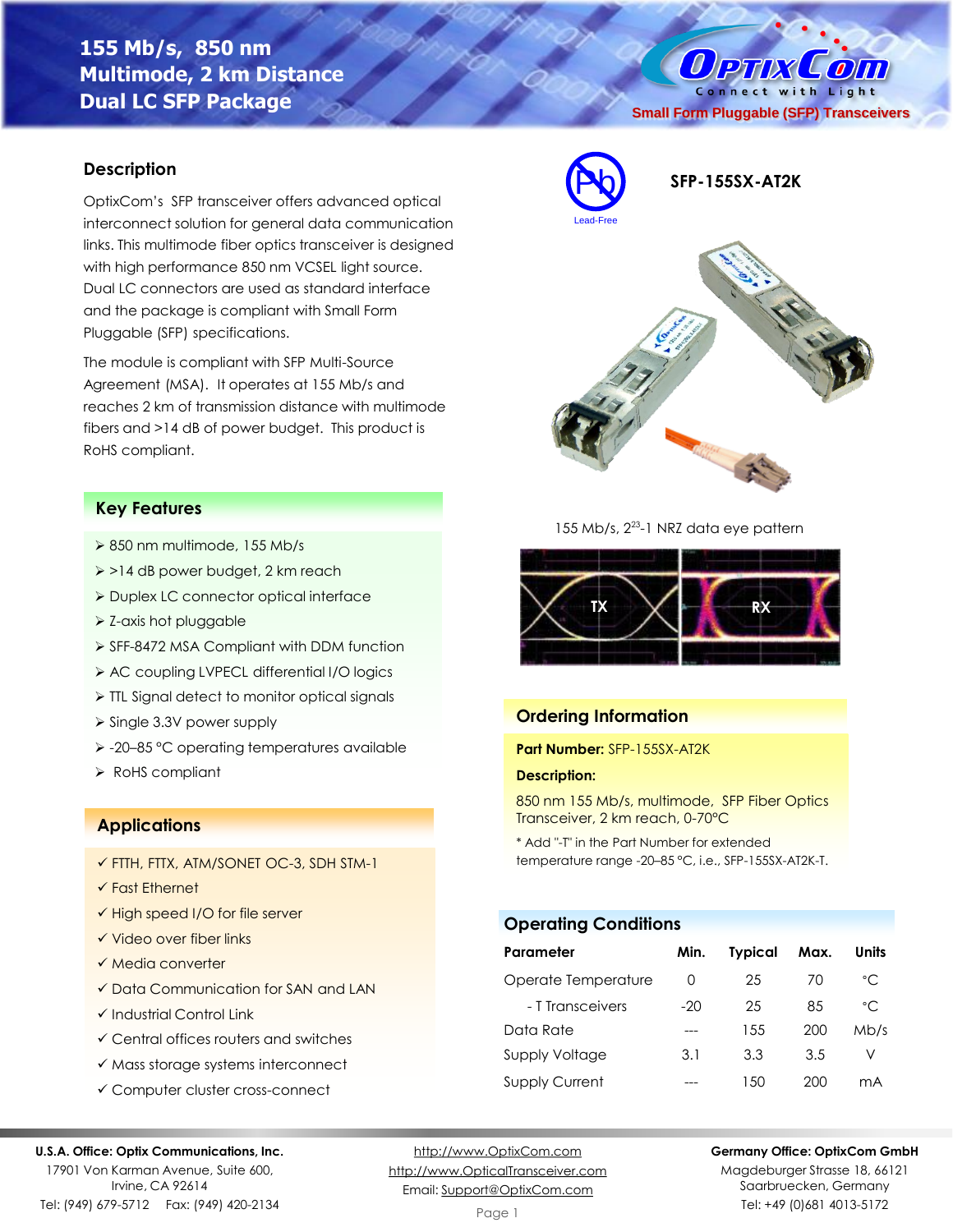

 $\mathbf{u}_1$  and

### **Absolute Maximum Ratings**

| Parameter                | Symbol     | Min.   | Max.       | <b>Units</b> |
|--------------------------|------------|--------|------------|--------------|
| Storage Temperature      | Tst        | $-40$  | 85         | °C           |
| <b>Supply Voltage</b>    | <b>Vcc</b> | $-0.5$ | 6.0        | V            |
| Input Voltage            | $V_{IN}$   | $-0.5$ | <b>Vcc</b> |              |
| <b>Operating Current</b> | lop        | $---$  | 400        | mA           |
| Output Current           | lo         | $---$  | 50         | mA           |

### **Transmitter Electro-Optical Characteristics**

| Parameter                                 | Symbol                | Min.     | <b>Typical</b> | Max.           | <b>Units</b> |
|-------------------------------------------|-----------------------|----------|----------------|----------------|--------------|
| Differential Input Voltage <sup>1</sup>   | AVi                   | 0.4      |                | 2.0            | $\vee$       |
| Differential Input Impedance <sup>2</sup> | Z                     | ---      | 100            | $---$          | ohm          |
| Optical Output Power <sup>3</sup>         | P <sub>O</sub>        | $-10$    | ---            | $-4$           | dBm          |
| Optical Wavelength                        | $\lambda$             | 830      | 850            | 860            | nm           |
| <b>Extinction Ratio</b>                   | ET                    | 9        | ---            | ---            | dB           |
| Spectral Width (rms)                      | $\varDelta\lambda$    | ---      |                | 0.85           | nm           |
| <b>Total Jitter</b>                       | $T_J$                 | ---      | ---            |                | ns           |
| Rise/Fall Time (10% - 90%)                | Tr/Tf                 | ---      |                | $\overline{2}$ | ns           |
| TX Disable Voltage - High                 | <b>V<sub>DH</sub></b> | 2.4      | $---$          | Vcc            | $\vee$       |
| TX Disable Voltage - Low                  | V <sub>DL</sub>       | $\Omega$ | $---$          | 0.5            | $\vee$       |
| TX Fault Output - High                    | $V$ FH                | 2.4      | $---$          | Vcc            | $\vee$       |
| TX Fault Output - Low                     | $V_{FI}$              | $\Omega$ |                | 0.5            | $\vee$       |
| <b>TX Disable Assert Time</b>             | Tass                  | $---$    |                | 10             | μS           |
| <b>TX Disable Deassert Time</b>           | Tdisass               | ---      |                | 1.0            | ms           |
| Time to Initialize                        | $T_{\alpha s}$        |          |                | 300            | ms           |
| TX Fault from Fault to Assertion          | Tfault                | ---      |                | 100            | μS           |
| TX Disable Time to Start Reset            | Treset                | 10       |                |                | μS           |

Notes:

1. Module is designed for AC coupling. See the design guide for proper termination.

- 2. Single ended will be 50 ohm for each signal line.
- 3. Output of coupling optical power into 50/125 or 62.5/125 µm MMF.
- 4. Optical eye diagram is compliant with Telcordia GR-253-CORE and ITU-T G-957 standard.

**Underwriters** Laboratories

**Class 1 Laser Product Complies with 21 CFR 1040.10 and 1040.11**



[http://www.OptixCom.com](http://www.optixcom.com/) [http://www.OpticalTransceiver.com](http://www.optoictech.com/) Email: [Support@OptixCom.com](mailto:Support@optoICtech.com)

TÜVRheinland



**Germany Office: OptixCom GmbH** Magdeburger Strasse 18, 66121 Saarbruecken, Germany Tel: +49 (0)681 4013-5172